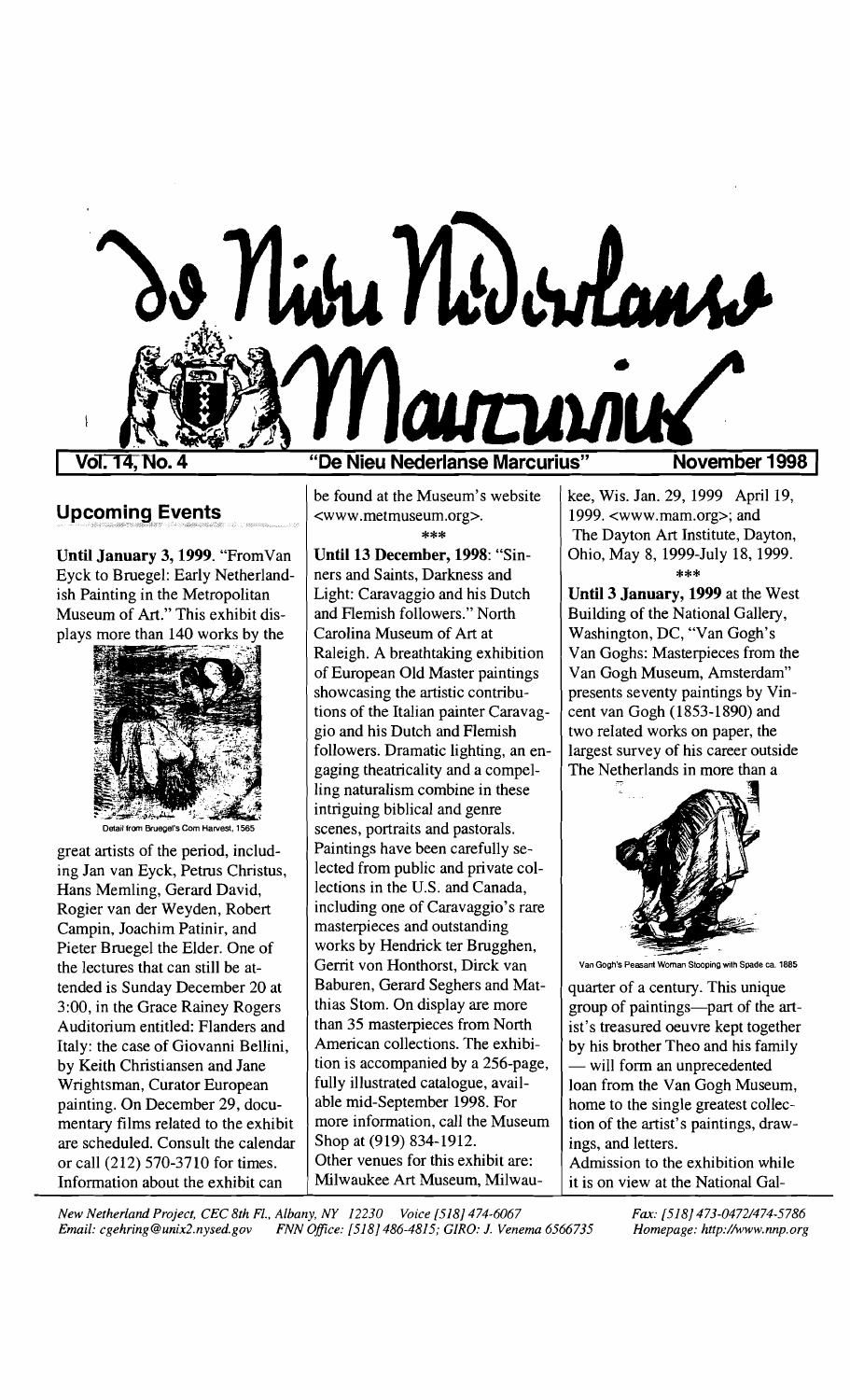## **De Nieu N ed e rl an se Mar c urius** • **2**

lery of Art is free; however, passes are required for entry. All advance passes for Van Gogh's Van Goghs have been distributed. Approximately 2,000 same-day passes are distributed on a first-come, firstserved basis daily beginning at 10 a.m., Monday-Saturday, and 11 a.m. Sunday. Visitors are advised to line up early at the West Building's Sixth Street entrance on Constitution Avenue, N.W. By closing hour on Monday, October 26, 104,114 people had seen the exhibition, an average of 4,527 per day since it opened on October 4, 1998. The National Gallery of Art, located on Constitution Avenue between Third and Seventh Streets, N.W., is open Monday through Saturday from 10 a.m. to 5 p.m. and Sunday from 11 a.m. to 6 p.m. Admission is free of charge. For general information, call (202) 737-4215; or the Telecommunications Device for the Deaf (TDD) at (202) 842-6176.

Other venue: Los Angeles County Museum of Art, January 17 - April 4, 1999.

#### **\*\*\***

**Until 10 January, 1999**. "Master Drawings from the Hermitage and Pushkin Museums," with drawings by, among others, Rubens, Rembrandt, Van Dijck, and Van Gogh. The Pierpont Morgan Library, 29 East 36th Street, New York, N.Y. (212) 685-0008.

### **News**

Call for Papers for the **Conference on New York State History**, June 10-12, 1999 at Hartwick College, Oneonta, NY. Individual papers, panel proposals, workshops, and

other program suggestions are invited for this conference. Presentations may consider any aspect of the history of New York over the past 400 years. Diverse theoretical perspectives and innovative methodological approaches are welcomed. The deadline for the proposals is December 31, 1998. A proposal is a one or two page description of each presentation. It must include paper and/or session titles, names, phone numbers and email addresses of all participants. Special scheduling and equipment requests should also accompany the proposal. All program participants are required to register for the conference. Address proposals to Stefan Bielinski, Conference on New York History, 3093 Cultural Education Center, Albany, N.Y. 12230. (518) 474-6917, Sbielins@mail.nysed.gov. Applicants will be notified by mid-February 1999.

#### **\*\*\***

**Voices from Holland** is a new illustrated quarterly update of news and backgrounds from the Netherlands. All articles are printed in Dutch and English on a variety of subjects ranging from "history & folkore," and "royalty news" to "arts & culture," "youth and education," "travel & tourism," and "economy & finance." There is also a readers corner for announcements, interviews, reviews, and readers' comments or questions. Back copies of the Dutch spring and summer issues are still available. You can order the two upcoming issues by sending your name and adress plus a check for US\$14.- /Can\$18.-/ƒ25.- by credit card or Dutch bank (add an extra bank

charge for cheques and overseas bank transfers of US \$5.- / CAN \$8.-). Send to: A&E translations, Rijksweg 46, 9731 AC Groningen, the Netherlands.

**\*\*\***

**Rensselaerswijck Seminar, 1998**. On a beautiful autumn day about 150 people attended the twentyfirst Rensselaerswijck Seminar, which was held September 19, 1998 in Albany. All five talks were recorded and are available on audio tapes for \$15 from the New Netherland Project. They also will be published in the fall and winter issues of the journal of the Holland Society of New York, *De Halve Maen*.

### **Websites**

Yes there is a Dutch Amazon. The website [<www.boeknet.nl>](http://www.boeknet.nl) now lists 130.000 book and cd-rom titles from more than 1000 publishers. Search for author, title or topic. **\*\*\***

Interested in how the internet can be used for the study of history? Check out the website: [<www.geohistory.com>](http://www.geohistory.com) for an eyeopening experience. **\*\*\***

Buy books online at a discount and benefit the Friends of New Netherland.

#### **Win-Win**

Point your Web browser to [<www.nnp.org>](http://www.nnp.org), select Friends of New Netherland and then Bookstore. From there you may go directly to the Amazon website or search the Amazon website. Books ordered in this way provide a roy-

*New Netherland Project, CEC 8th Fl., Albany, NY 12230 Voice [518] 474-6067 Fax: [518] 473-0472/474-5786 Email: [cgehring@unix2.nysed.gov](mailto:cgehring@unix2.nysed.gov) FNN Office: [518] 486-4815; GIRO: J. Venema 6566735 Homepage:<http://www.nnp.org>*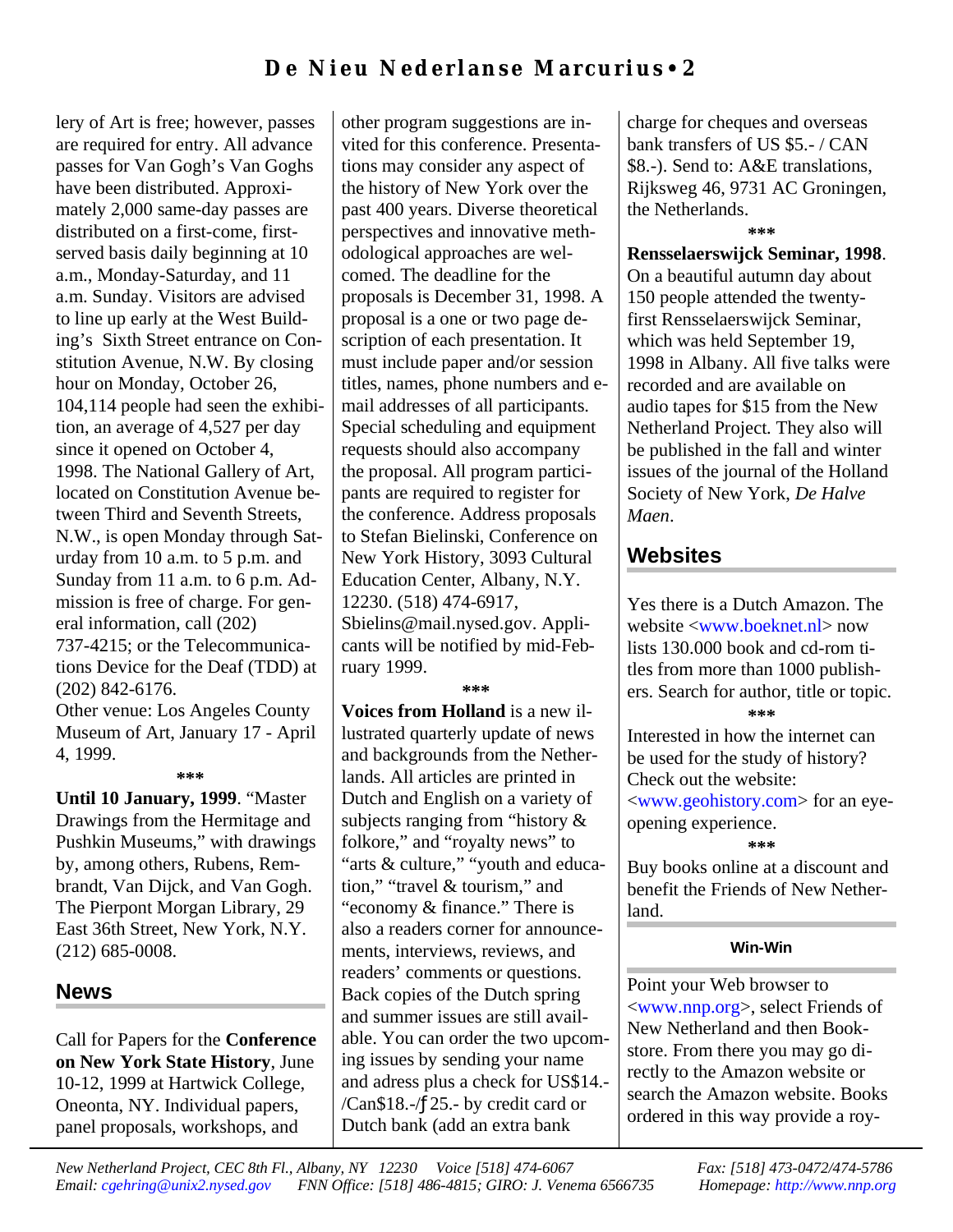alty payment to the Friends of New Netherland. Accessing the Amazon website directly does not result in credit for the Friends.

# **Publications**

#### **The Sensible Cook: Dutch Foodways in the Old and the New**

**World**, translated and edited by food historian Peter G. Rose is now available in paperback from Syracuse University Press. Send orders to Syracuse University Press, 1600 Jamesville Avenue, Syracuse, N.Y. 13244-5160; fax: 315 443- 5545 or call 800-365-8929 for orders only.

**\*\*\***

**De Nederlandsche Leeuw**, Journal of the Royal Dutch Society for Genealogy and Heraldry is now available on 4 cd-roms . It represents 100 years of publications from 1883-1983. Considered a leading Dutch journal for genealogy and heraldry, it is an invaluable source for any scholar interested in Dutch family history, as well as for historians and art historians dealing with Dutch culture in general. The more than 20,000 pages of text contain a wealth of biographical information on tens of thousands of members of families in the Low Countries and its adjacent territories since the Middle Ages. The cd-roms provide an indispensable tool to anyone interested in Dutch genealogy. Its research module may help you find at last the missing link to your Dutch or Belgian ancestry. The cdroms contain images of all the original text pages, including a large number of illustrations. The search module allows the user to

search every name, word, or combination of words. Price: ƒ140, (including handling and shipping), within the Netherlands  $f125$ ,-. You can order the cd-roms by mail. Please supply name, address, credit card number and expiration date. De Nederlandsche Leeuw. PO Box 85630, NL 2508 CH The Hague, The Netherlands.

# **News from the FNN**

**The NNP Dinner** was held in Albany on September 19, 1998, at the Cultural Education Center's Terrace Gallery, in the presence of his Excellency, Ambassador Joris Vos, and Consul General of the Netherlands Bob Hiensch. Akzo Nobel Inc. and Rabobank International sponsored the event, which raised \$13,000 to benefit the New Netherland Project. About 110 guests attended, among them many from other states and the Netherlands. **\*\*\***

**Save the Date!** The Annual Meeting of the Friends of New Netherland will take place on Saturday afternoon, January 23, 1999, at Philipse Manor Hall, 29 Warburton Avenue in Yonkers, NY, a historic site located two blocks east of the Yonkers Railroad station. The program will include the introduction of the new Board of Trustees; a talk by Dr. Gehring on Yonkers' association with Adriaen van der Donck, and a tour of the Hall. Box lunches and coffee will be available.

### **\*\*\***

On November 16 the FNN sponsored its first event in the Washington, DC area. Marion Derks of the Royal Netherlands Embassy working with our events chairperson, Peter Rose, and DC friend Coen Blaauw arranged a concert by the Dutch pianist **Marcel Worms**. The embassy concert "Pictures at a Van Gogh Exhibition" was introduced by Dr. Gehring, who also informed the audience of 170 people about the work of the FNN and NNP.

On November 18, 1998, the Board of Trustees amended the bylaws to permit the organization of Chapters of the Friends of New Netherland. Trustee **Coen Blaauw**, a resident of Washington, DC, is organizing the first such Chapter, whose inaugural meeting is planned for April 7, 1999, at the Netherlands' embassy. Residents of the Washington area can contact Coen at 552 Seventh Street, S.E., Washington, DC 20003; tel. 202-547-3686; fax 202-543-7891; or via email at: [<coenblaauw@aol.com>](mailto:coenblauuw@aol.com) **\*\*\***

As you are preparing your Christmas list, please visit the Friends' on-line shop at <www.nnp.org > for great gifts and a quick, easy solution to some of your shopping woes. For the book lovers on your list, click Books on the Friends' page to connect with Amazon, who will provide just about any title at a modest price and will pay FNN a commission on the sale when accessed via our Web page. For art lovers and anyone whose roots are in the Hudson Valley, select a lovely Tantillo print, ready for framing, or a collection of our beautiful note cards. Double the joy of the gift-giving season by knowing that your purchases will help support the New Netherland Project!

*New Netherland Project, CEC 8th Fl., Albany, NY 12230 Voice [518] 474-6067 Fax: [518] 473-0472/474-5786 Email: [cgehring@unix2.nysed.gov](mailto:cgehring@unix2.nysed.gov) FNN Office: [518] 486-4815; GIRO: J. Venema 6566735 Homepage:<http://www.nnp.org>*